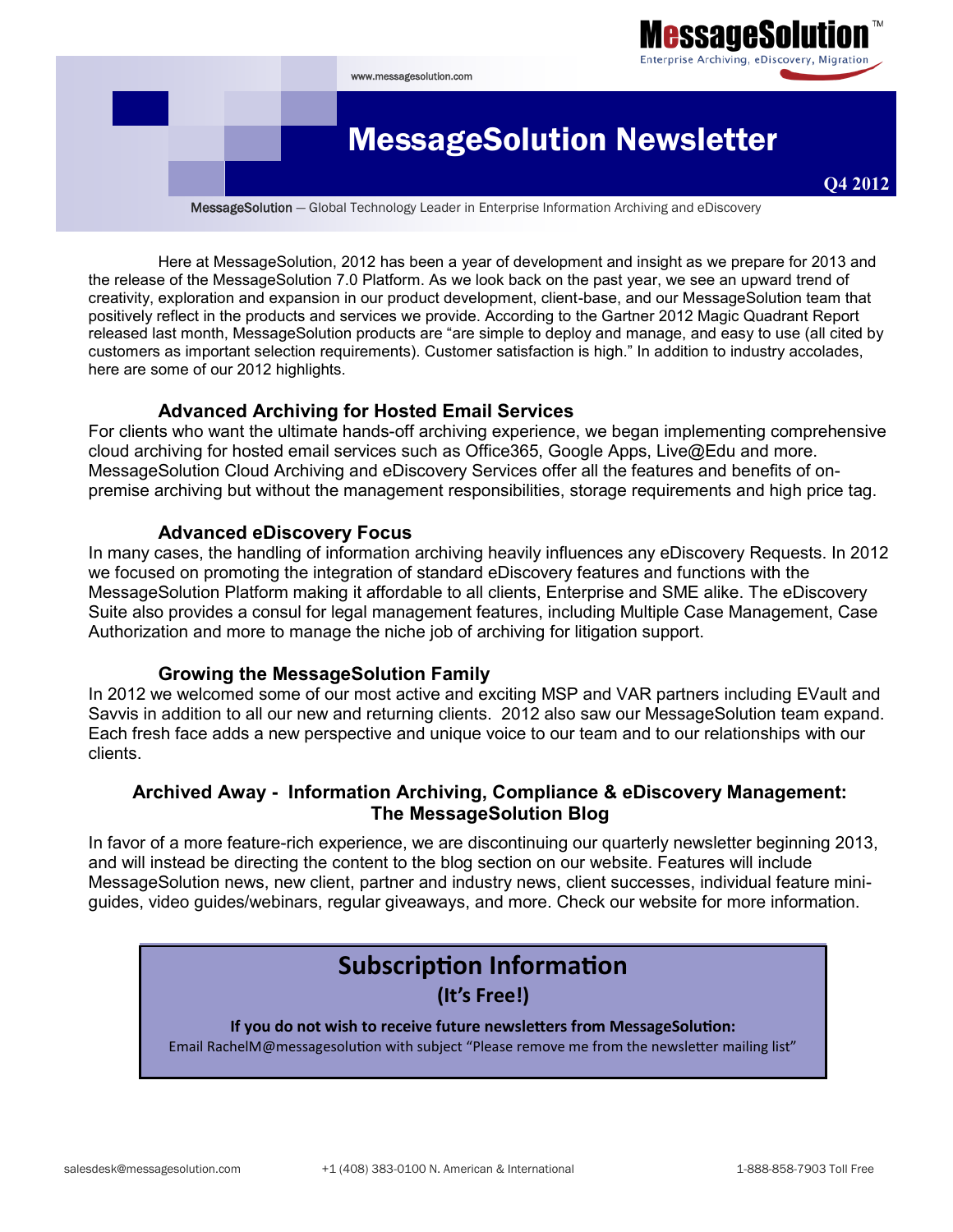

# **Welcome and Thank you to a few new Customers & Partners!**

#### **Fiber Cloud**

A Seattle-based, industry-leading service provider offering businesses secure and reliable colocation, high-speed Internet connectivity, custom-managed solutions and innovative cloud-hosted software applications.

#### **Staples Rodway**

A New Zealand accounting giant comprised of six independent accounting firms providing businesses and individuals with a wide range of professional accounting advice and business related services.

**Trust Power** 

New Zealand's fifth largest electricity retailer, and fifth largest electricity generator has chosen MessageSolution Enterprise Email, SharePoint and File Archive to help them to produce electricity from renewable sources.

#### **Gliderol**

One of Australia's leading manufacturers of quality commercial and residential garage doors since 1974 will leverage MessageSolution Enterprise Email Archive for their GroupWise email environment.

#### **MCVAD LTD.**

New Zealand business giant, the MACVAD Group is made up from a number of Companies providing global sourcing solutions to various international markets.

### For our Clients and Partners**!**

Check out our updated data sheets accessible from our website

Including:

- Enterprise eDiscovery Platform Data sheet
- and updated versions of other data sheets

Discover the benefits of **MessageSolution** Partners Program

http:/www.messagesolution.com/ partners\_marketing\_tools.htm

### **PARTNER SECTION**

As a member of the MessageSolution Partners Network, your organization is eligible to **receive 5-10% of the purchasing price** for any organization you refer to MessageSolution that purchases MessageSolution products or services.

For more information on our referral program, please contact your MessageSolution Account Manager or call +1 408 383-0100.

**Follow us on Facebook at** http://www.facebook.com/ MessageSolution

> **Or on Twitter**  http://twitter.com/ GlobalArchiving